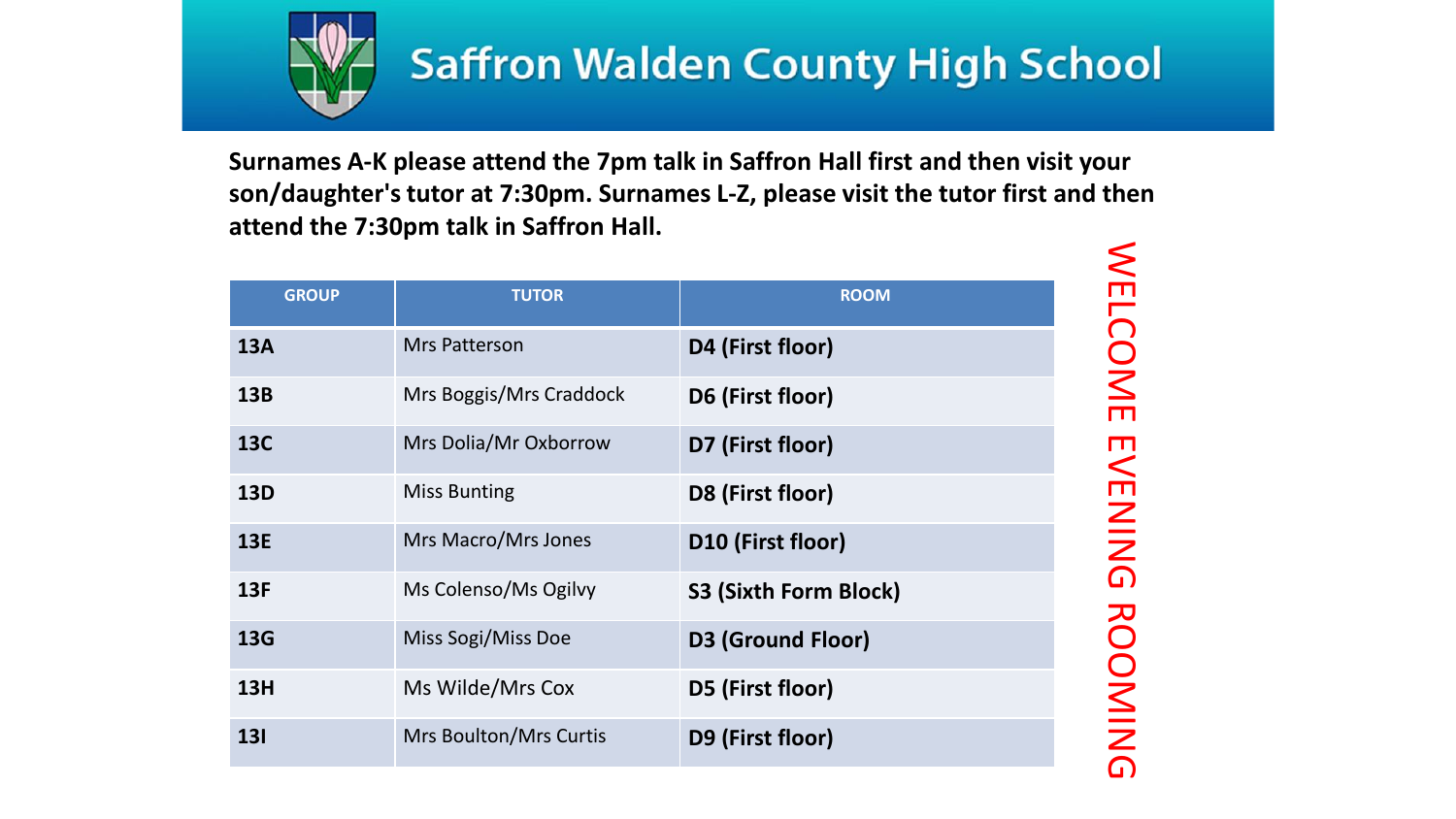

## **Saffron Walden County High School**

# **Welcome to Year 13 2021**

*Tutor name Form Email address Any part-time hours/shared tutor info*

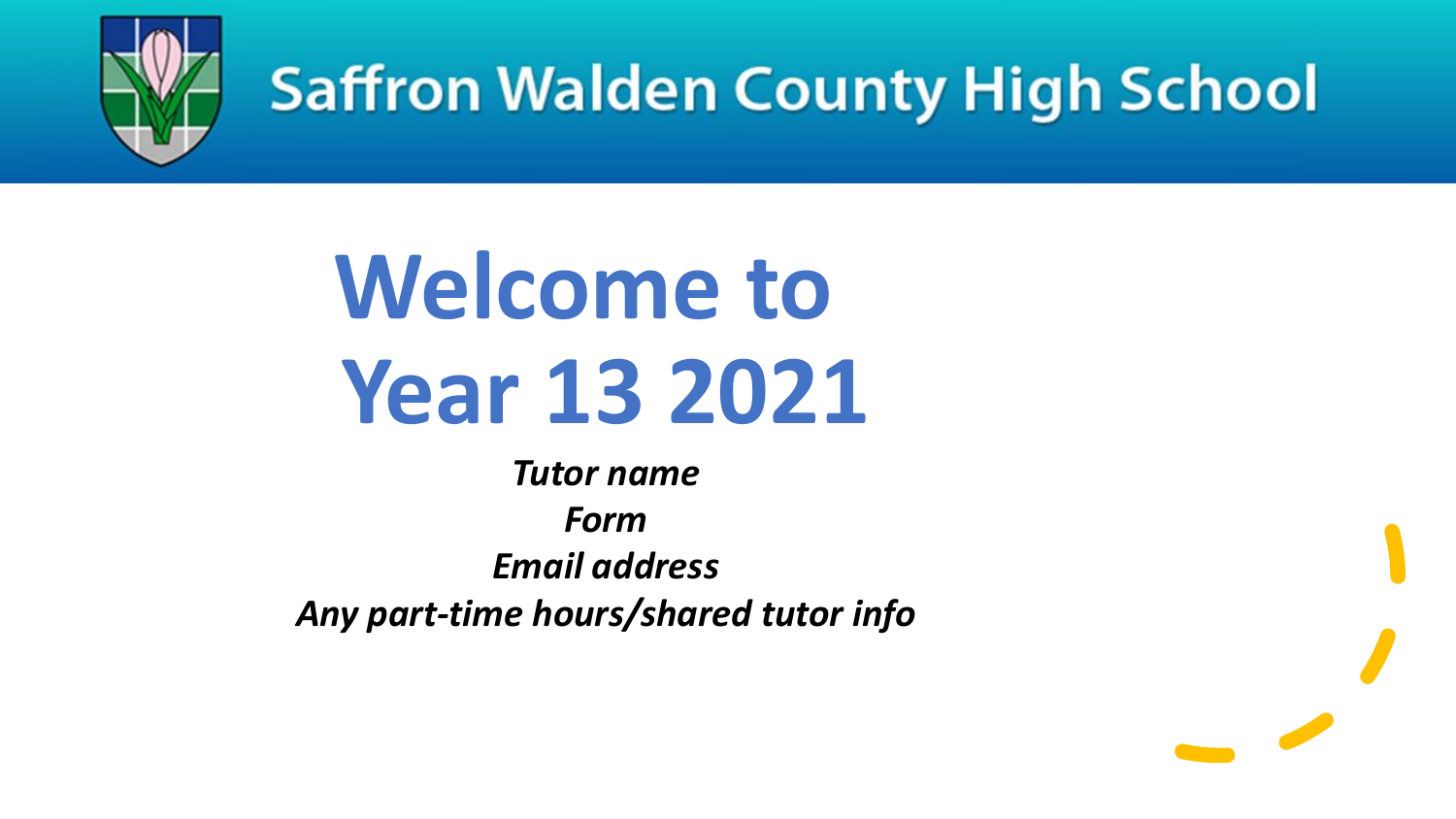

## Logistical changes for Year 13

| <b>Y13</b>  |                |
|-------------|----------------|
| 08:40-09:40 | P1             |
| 09:40-09:55 | <b>BREAK</b>   |
| 10:00-11:00 | P <sub>2</sub> |
| 11:05-12:05 | P3             |
| 12:10-13:10 | P <sub>4</sub> |
| 13:15-13:30 | Reg            |
| 13:30-14:15 | LUNCH          |
| 14:20-15:20 | P5             |

| Y13 (week 1 wed) |                |  |  |
|------------------|----------------|--|--|
| 08:40-09:30      | P1             |  |  |
| 09:30-09:45      | <b>BREAK</b>   |  |  |
| 09:50-10:40      | P2             |  |  |
| 10:45-11:35      | P <sub>3</sub> |  |  |
| 11:40-12:30      | P4             |  |  |
| 12:35-12:50      | Reg            |  |  |
| 12:50-13:30      | LUNCH          |  |  |
| 13:35-14:25      | P5             |  |  |
| 14:30-15:20      | P6             |  |  |

Monday: Assemblies in **SH** 

Tuesdays: Subject specific seminars with tutors

Wednesday: Electives WK1 only, no registration

Thursday: Briefing with tutors (attendance and TEAMS focus)

Friday: No registration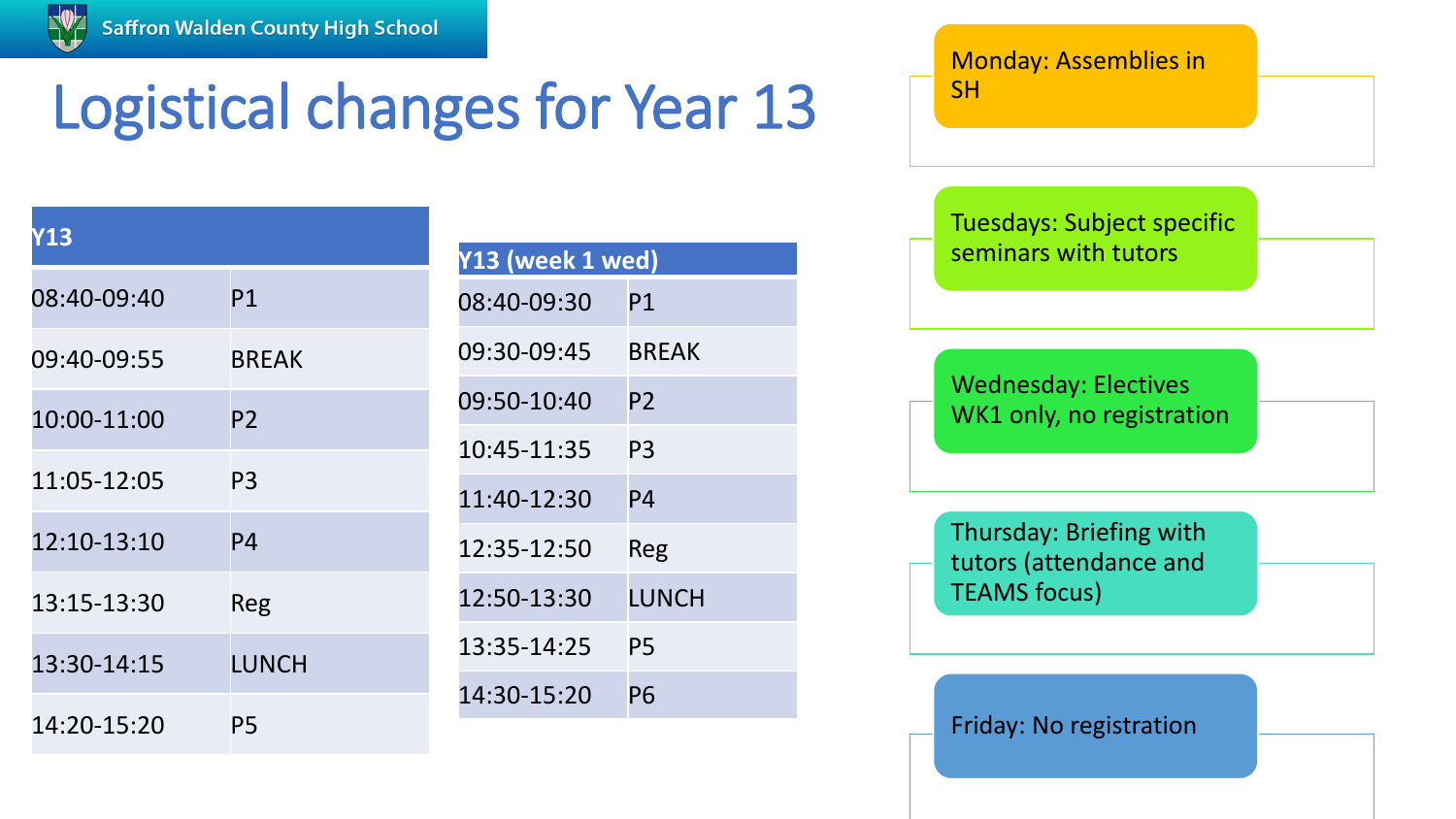### Attendance procedures reminder

- All absences should be reported through the absence email **[6FORMABSENCE@swchs.net](mailto:6FORMABSENCE@swchs.net)**. Students are also expected to email their teachers for that day to collect work for them to catch up on. This process must be repeated for every day that the student is absent. Students may self-authorise absence up to a week, after which we would request parental or medical confirmation.
- This includes illness, pre-arranged appointments, University visits (maximum of 2 in school time please) and COVID cases. Absences for job interviews and driving lessons are not authorised. Driving test absences can be authorised.

### Reminder re COVID procedures:

- If you have COVID symptoms (e.g. ANY of fever, cough, loss of taste or small), you should **not** come to school and should **not** rely on an LFD test. Anyone with symptoms should go for a PCR test and **self-isolate** while waiting for the result.
- If you are a close contact of someone who has tested positive you should book a PCR test, **but you may come to school while you are waiting for the results as long as you have no**  symptoms. We would ask that anyone in this position does a daily LFD test and is particularly vigilant about social distancing.
- If your son/daughter receives a positive COVID test, please contact the main school office to inform us. If they are well enough to work, they can access work set on teams or dial into the lesson virtually if possible.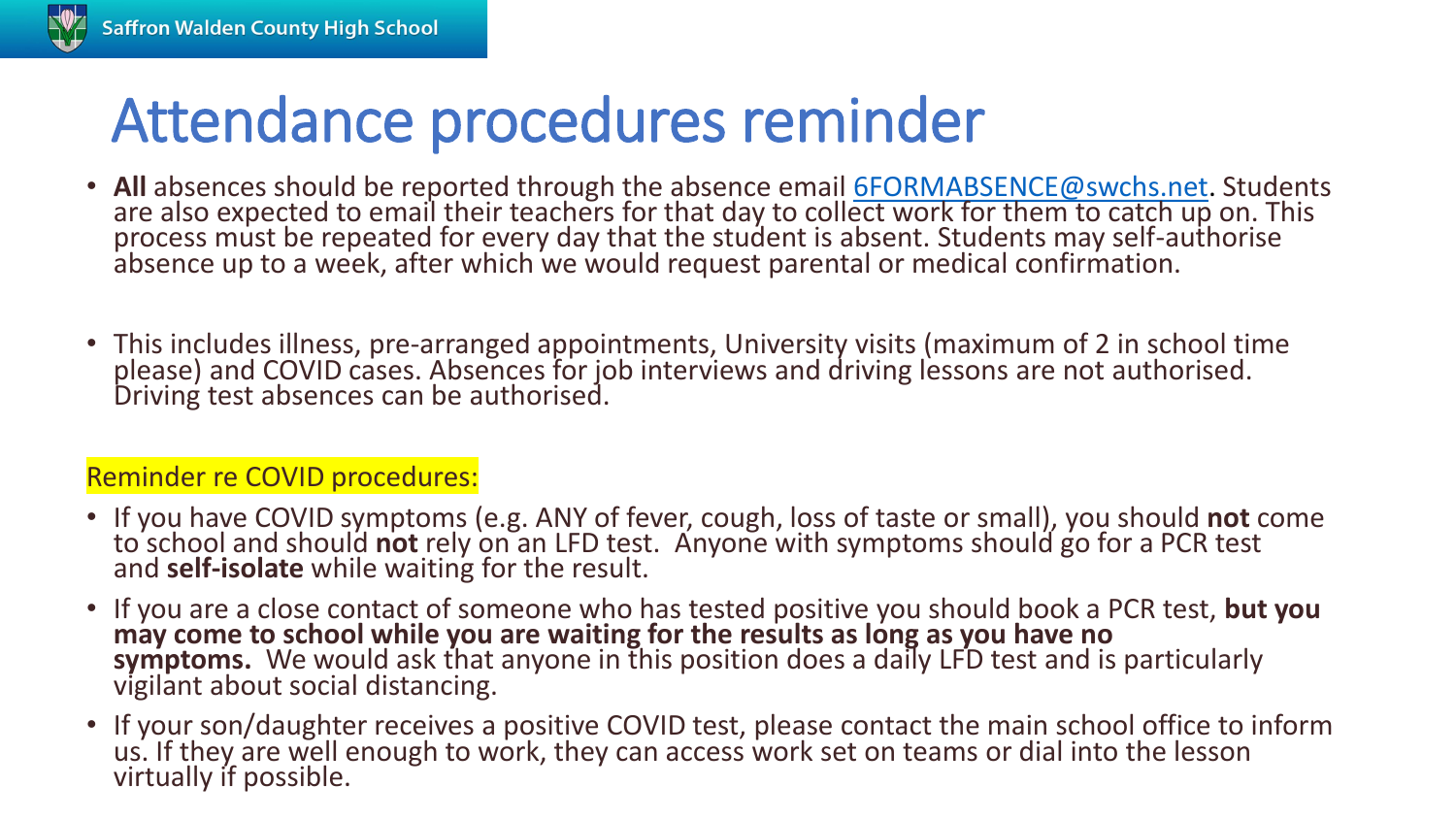

## Attendance procedures. reminder

- Emails outlining the student's N and L marks are sent to them on Monday for the previous week. They have until Thursday to amend any inaccurate marks by speaking to the member of staff in question.
- Tutors will check their form's attendance on a Thursday tutor session and remind students that may still need to amend any marks. Emails with any remaining N or L marks will be sent home to you on Friday. Please get into the habit of discussing any attendance issues with your son/daughter and getting in contact of you have any concerns.
- Students should be fingertouching in using the machines when in school but not registered for a lesson for fire safety and safeguarding reasons.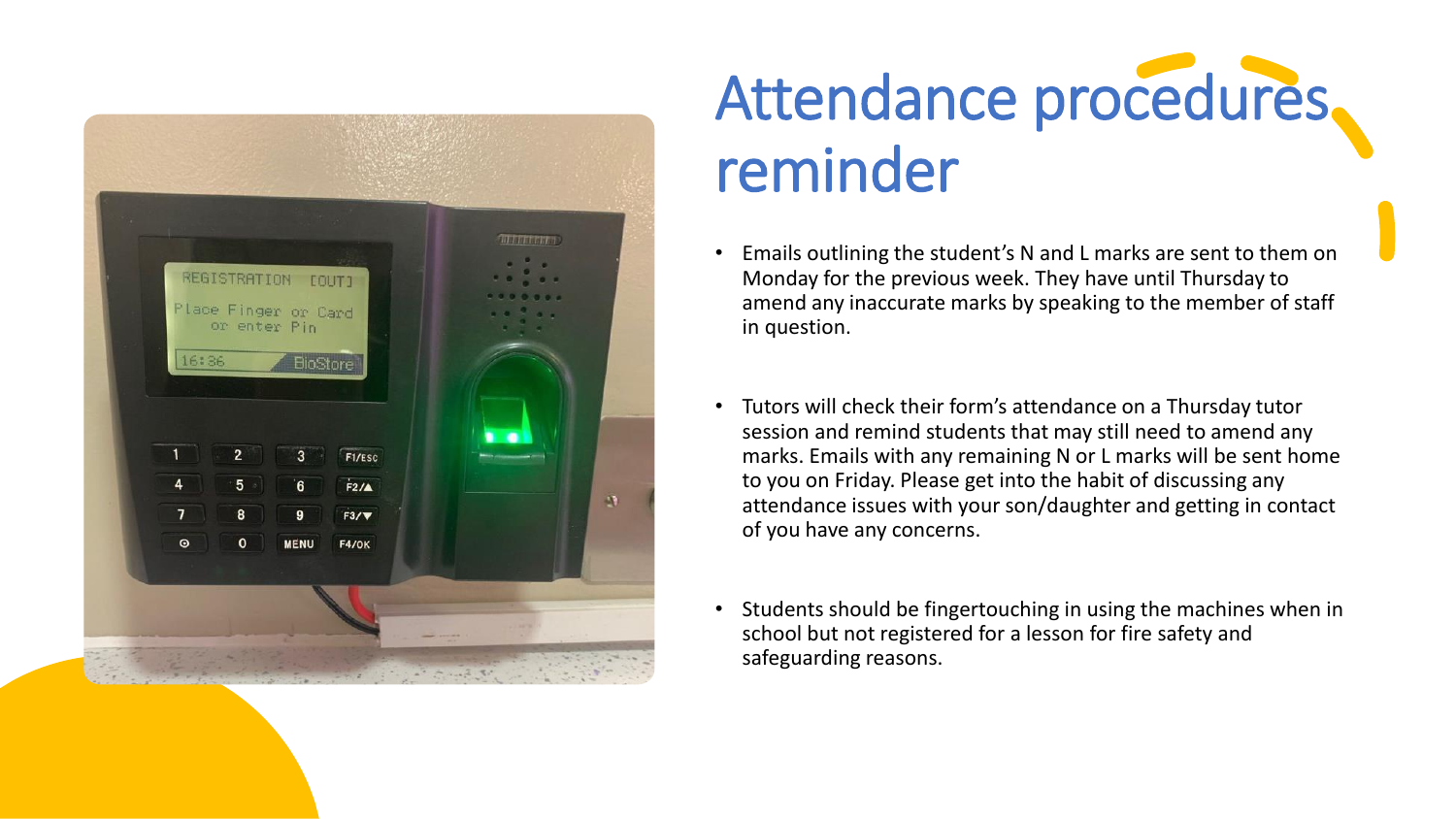### The academic importance of year 13

- Due to the exam period starting in May, Year 13 students only have two full terms of learning (September-Christmas and January to Easter)
- A-Levels are linear so Year 12 content will not be re-taught in Year 13.
- All KS5 courses increase in complexity, with higher expectations of Year 13 modules.
- CTEC and BTEC courses have continued assessment, with work at the start of Year 13 contributing to their final grade.
- We advise that students should be working no more than approx. 10 hours per week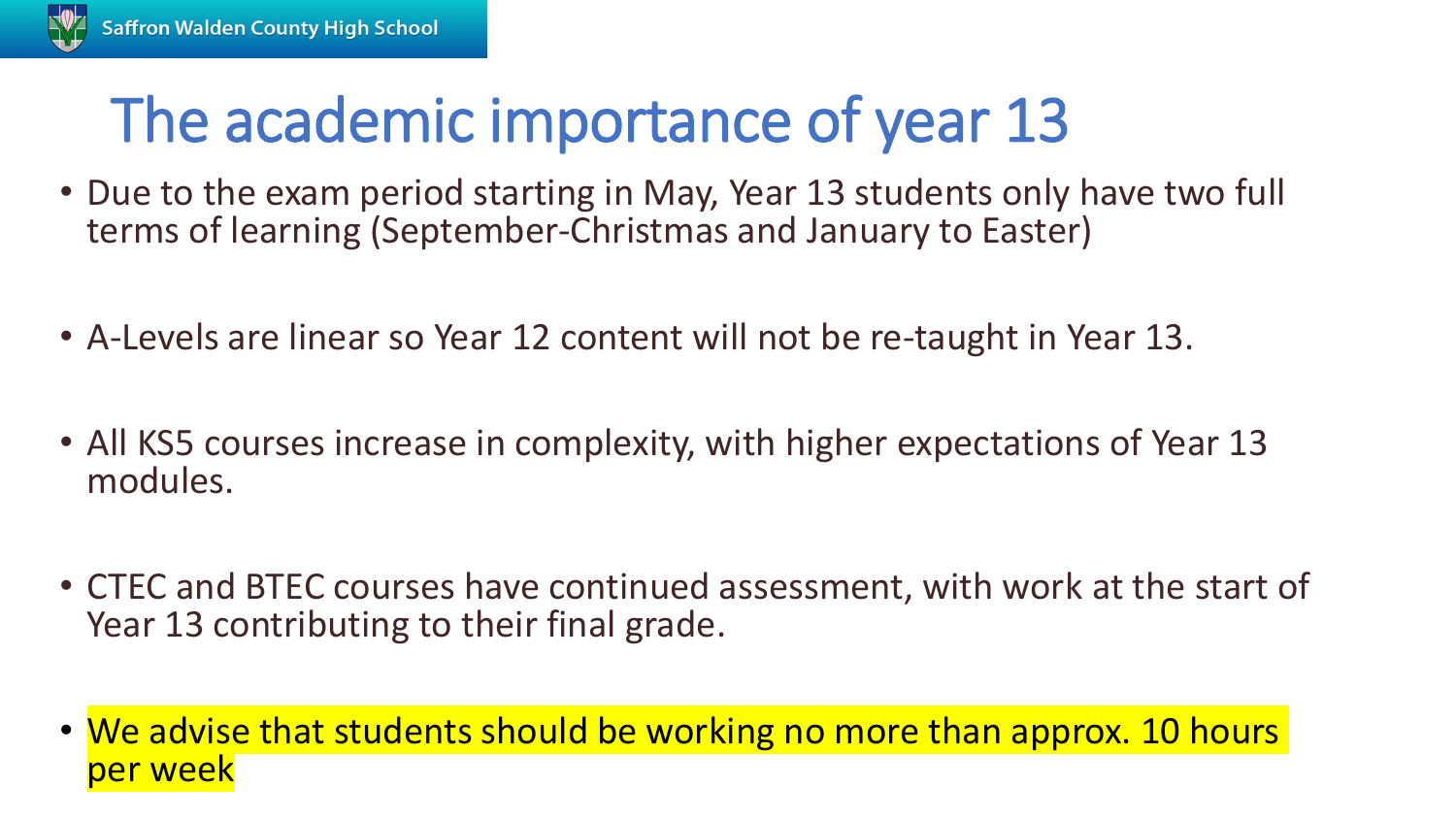

# The academic importance of year 13

- Do not underestimate the transition from Year 12 to Year 13; it can be as significant as Year 11 into Year 12.
- Encourage your son/daughter to setup good study habits now and commit to studying during their free periods during the school day.
- Support them in finding a set of revision strategies that works for them and to learn from their mistakes in Year 12.
- Encourage them to reach out to their teachers and form tutor if they need support.



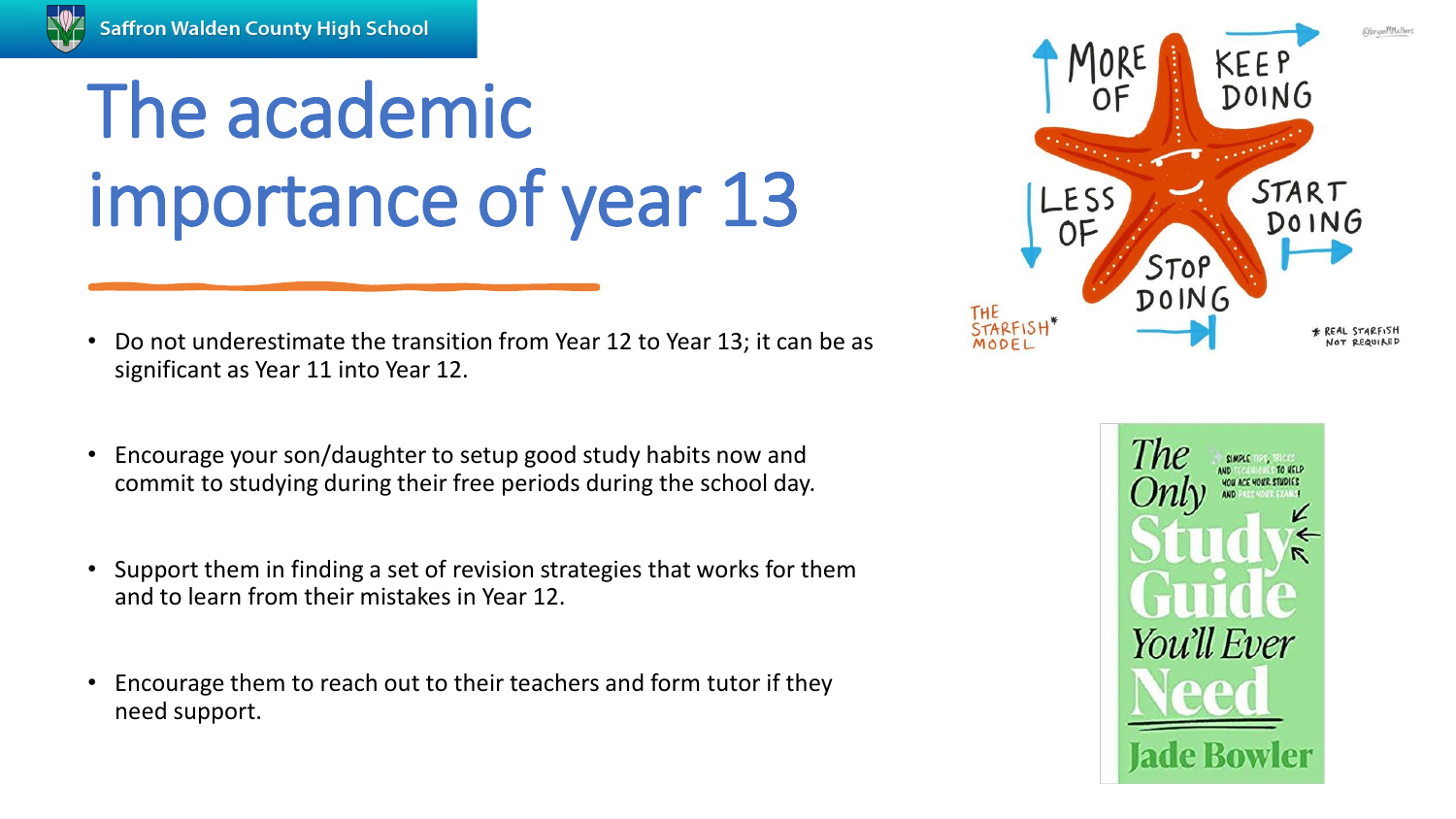### Study support

### 3. Study Support Stage 3

At this stage concerns will be dealt with by Director of Sixth Form, the Head of Year and the Tutor.

The student will now be in a very serious position. They will be made aware that their position at the SWCHS Sixth Form is in jeopardy. Stage 3 may be brought about as the result of one of two contexts:

- Persistent and severe academic engagement issues. Failure to respond to interventions by their Tutor and Head of Year to bring about improvements as detailed at Stage 2 (e.g. continuing attendance issues, failure to address subject issues, behavioural issues.)
- Behaviour Issues. Very serious issue or issues with behaviour or the Electronic Equipment User Agreement. For example: offensive or intimidating behaviour, improper activity (including on-line behaviour and breach of covid-19 safety procedures) that has a detrimental impact on the school and its students or brings the school into disrepute. The process will be as follows: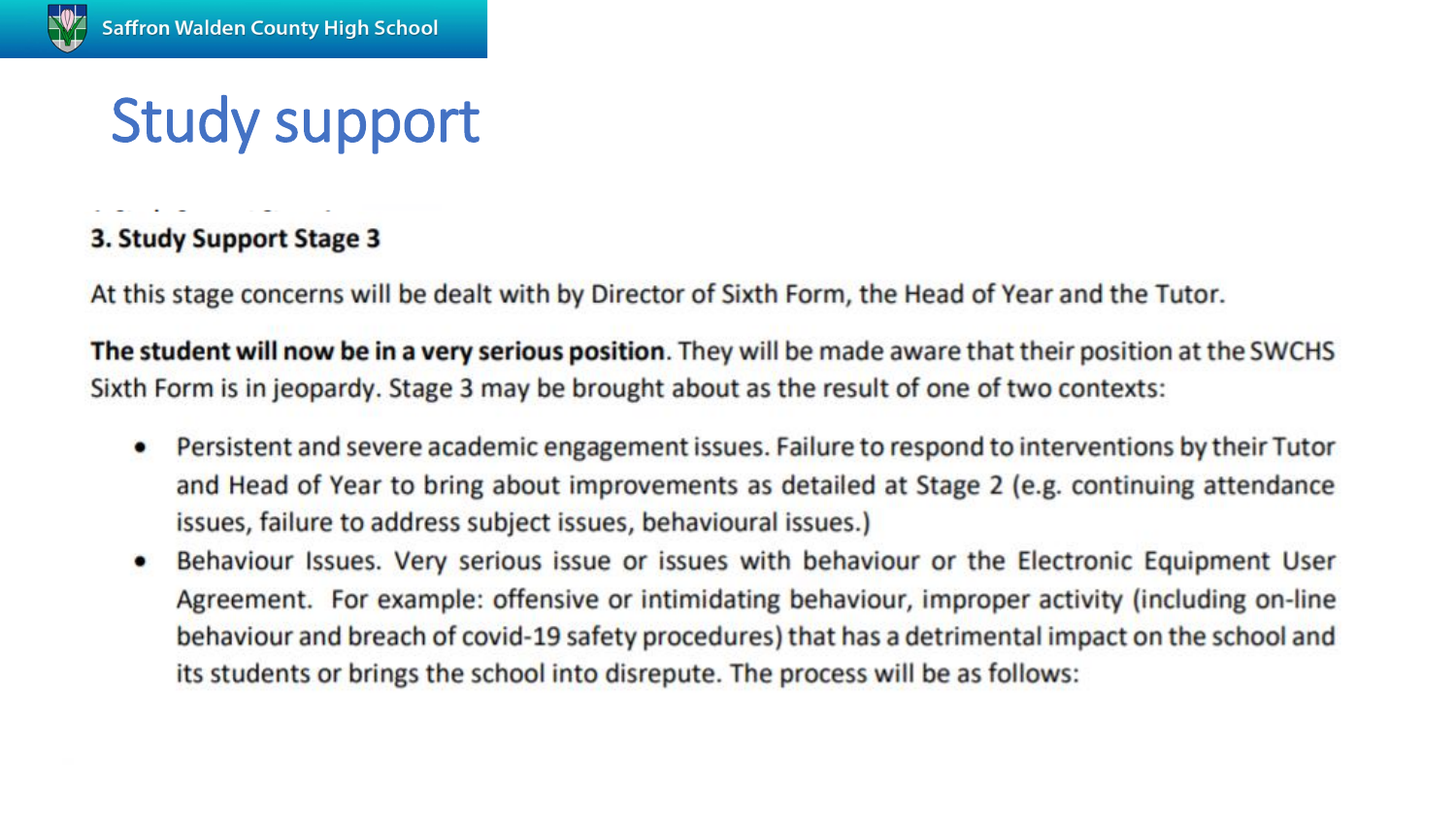## Rationale behind moving to a 'subject specialist' form

- Students start to refine their chosen direction of study
- Students are surrounded by like-minded individuals who have similar interests and progression plans (positive impact of their engagement with the progression process but also the opportunity for new friendships to blossom)
- Student have (wherever possible) a subject specialist writing their reference, which will help them put together a really competitive application
- Tutors can offer small group, super-curricular opportunities every Tuesday to boost exposure in the subject.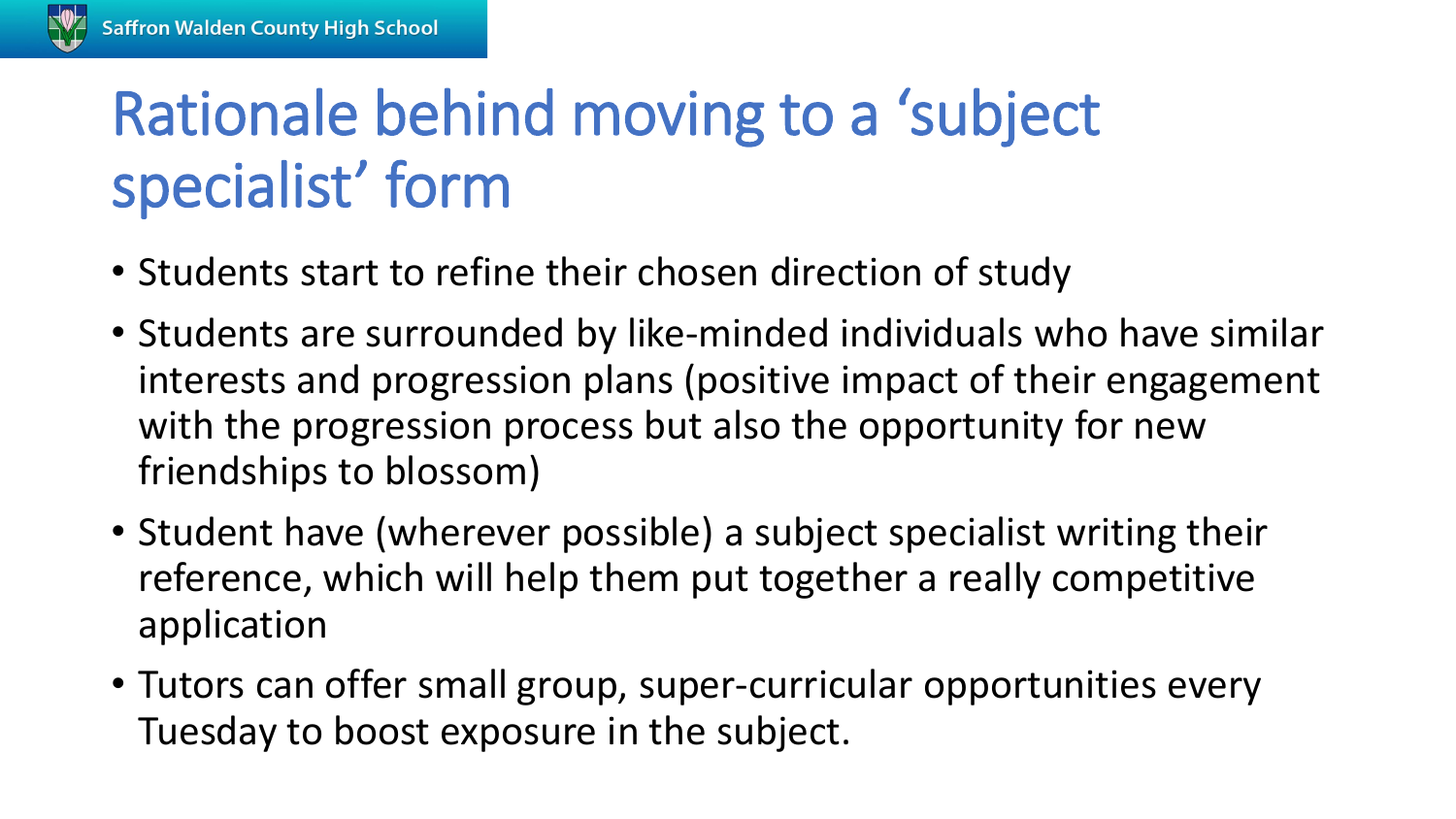$\Box$ 

|    | SCRIPTING TANK CAST                                                                                                    |  |
|----|------------------------------------------------------------------------------------------------------------------------|--|
| MC | Mrs D Chancellor $9/16$ , 11:25 AM $\left[\right]$<br>Do you want to study Animation, Game Art or VFX at degree level? |  |

On-campus Undergraduate Taster Day<br>Saturday 2nd October 10am – 1pm<br>Where: Escape Studios, 190 High Holborn, WC1V 7BH

### See more

experience and the personalized provide a lot of personalized provide a lot of personalized provide provide provide the personalized provide provide the state personalized provide the state  $\overline{P}$ 

mostly through our 15112 unitasterdays.com<br>The contract provision but also in form time. The contract provision but also in form the contract provision but also in form time. The contract provision but also in form the con

 $\leftarrow$  Reply



### Mrs D Chancellor 9/16, 11:30 AM [2]

### MC<br>
• Meet the Russell Group Virtual Event<br>
• Wednesday 29 September, 12-7pm

In association with UK University Search, the Russell Group is hosting it's virtual 'Meet the Russell Group' event on **Wednesday 29**<br>September, 12-7pm. Explore the 24 Russell Group Universities on one centralised platform. In association with UK University Search, the Russell Group is hosting it's virtual 'Meet the Russell Group' event on Wednesday 29

### See more

 $\leftarrow$  Reply

Mrs D Chancellor 9/16, 11:36 AM <sup>Q</sup> and D and D and D and Covert Will be taking place on **Saturday 23 October 2021**. There will be a range Sheffield University: On Campus Open Days are back - the next event will be taking of tours, department talks and advice/guidance sessions, giving prospective students the opportunity to find out more about studying at<br>Sheffield: https://www.sheffield.ac.uk/visit/app/ug?

utm\_source=experience&utm\_medium=email&utm\_campaign=12644618\_Schools%20newsletter%20September%202021

See more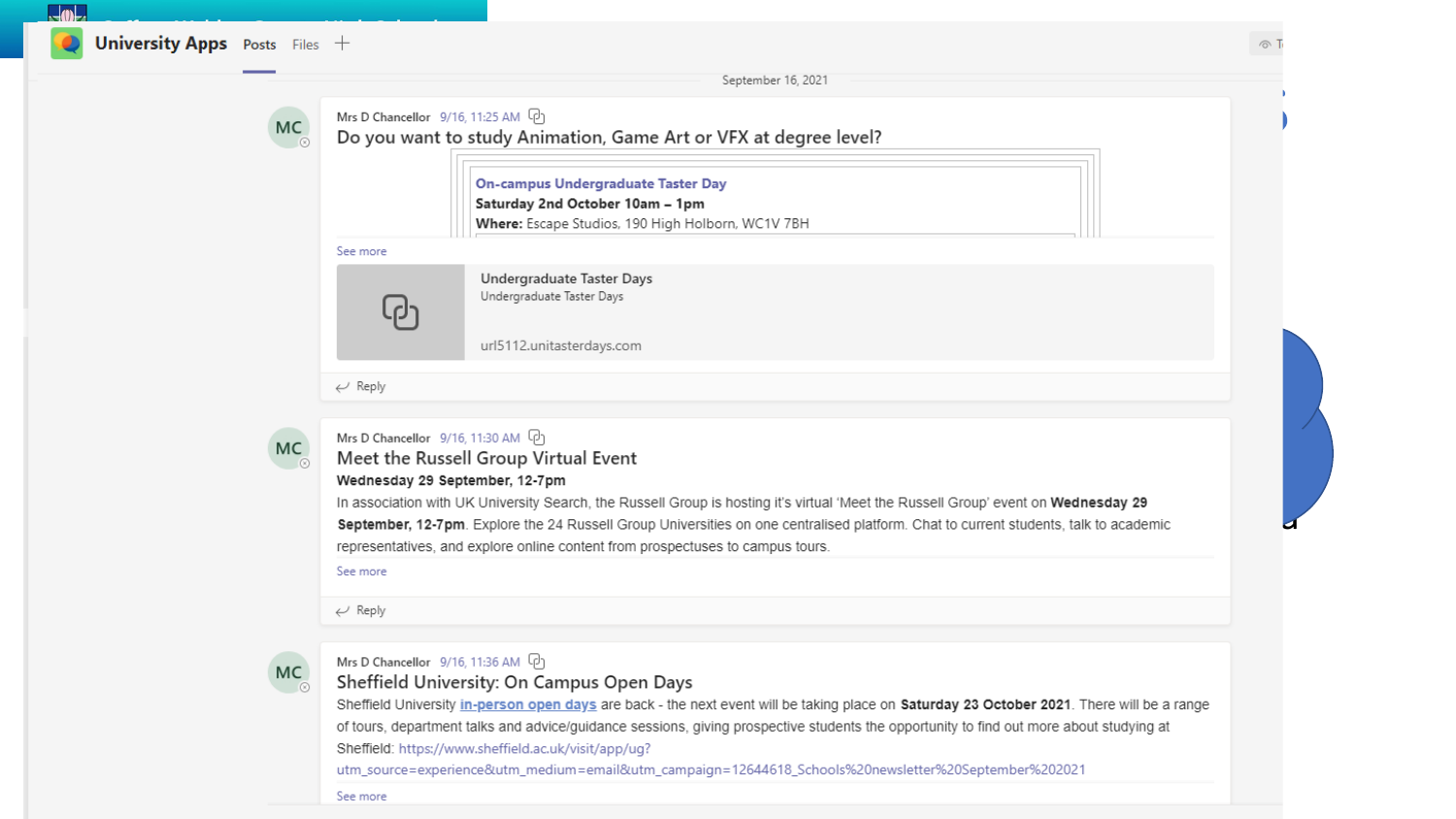## Supporting your son/daughter through UCAS or careers applications unifrog

- Currently, students should be:
	- Choosing what to study/a field of employment/apprenticeship
	- Considering where to study-which institution?
	- Writing their personal statements/CV's on Unifrog
	- Completing their UCAS form
- If your son/daughter is unsure whether to apply to University, we would still recommend that s/he write a personal statement now and decide later (as they find writing the PS very tricky)